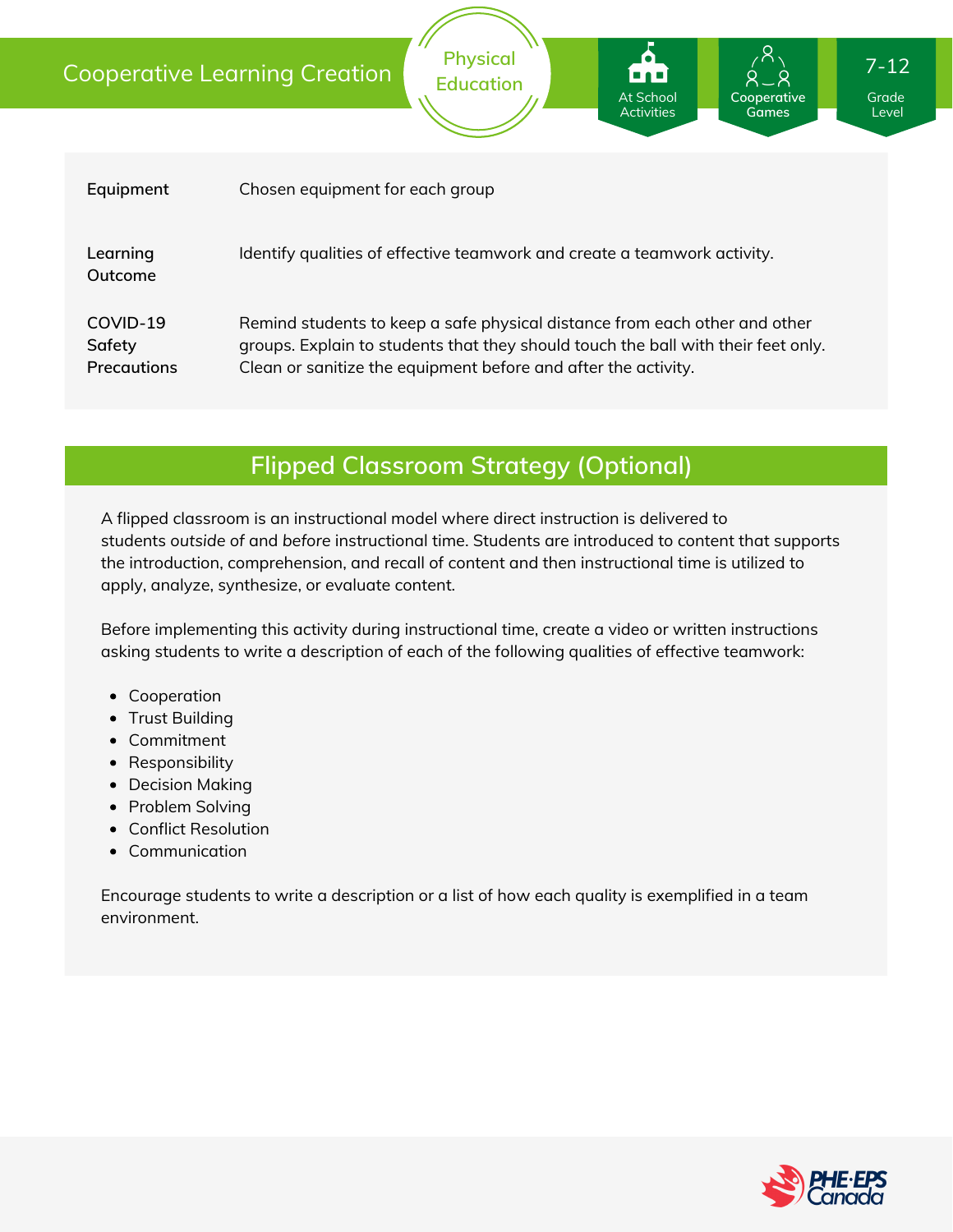### **Activity Description**

**Physical Education**

Note: This activity may require multiple classes to complete.

As a group, discuss the following qualities of effective teamwork:

- Cooperation
- Decision Making
- Trust Building
- Problem Solving
- Commitment
- Conflict Resolution
- Responsibility
- Communication

Encourage students to write a description or a list of how each quality is exemplified in a team environment. If utilizing a flipped classroom approach, ask students to share the description or list they created before the activity.

Divide students into groups of 3-4. Explain to students that they are going to work with their group to create a physical education activity that focuses on one or more qualities of effective teamwork. Groups will also focus on their own teamwork skills while developing the activity.

Share with groups the following components that must be included in their activity:

- **Learning Focus** Groups decide what the focus of their activity is. The learning focus can be one or more of the qualities of effective teamwork above as well as a focus on developing different physical skills.
- **Learning Roles** The activity must include different roles for different group members. Examples of learning roles include coach, encourager, equipment manager, recorder, and more.
- **Equipment** If the activity includes equipment, groups must consider how the activity can be completed without participants having to share equipment, or if equipment is shared, it is shared with the feet only.
- **Safety** The group considers safety requirements/instructions for the activity and must be able to share safety considerations before others participate in the activity.
- **Set-up** If there is a particular way the equipment or playing area must be set up, the group must be able to explain and demonstrate this.
- **Rules** The group develops all rules for the activity and must be able to explain them in a way that others can understand them and participate in the activity.

Consider asking groups to complete a written activity plan that includes the information above as well as an activity name and diagram of the activity set-up. Invite groups to share their activity with the group and have other groups participate in the activity. Provide time after each activity so the group can receive feedback about the activity from the students who participated in the activity. Provide groups time to refine their activity after receiving feedback and share their activity again.



Grade Level

**Cooperative Games**

At School Activities 7-12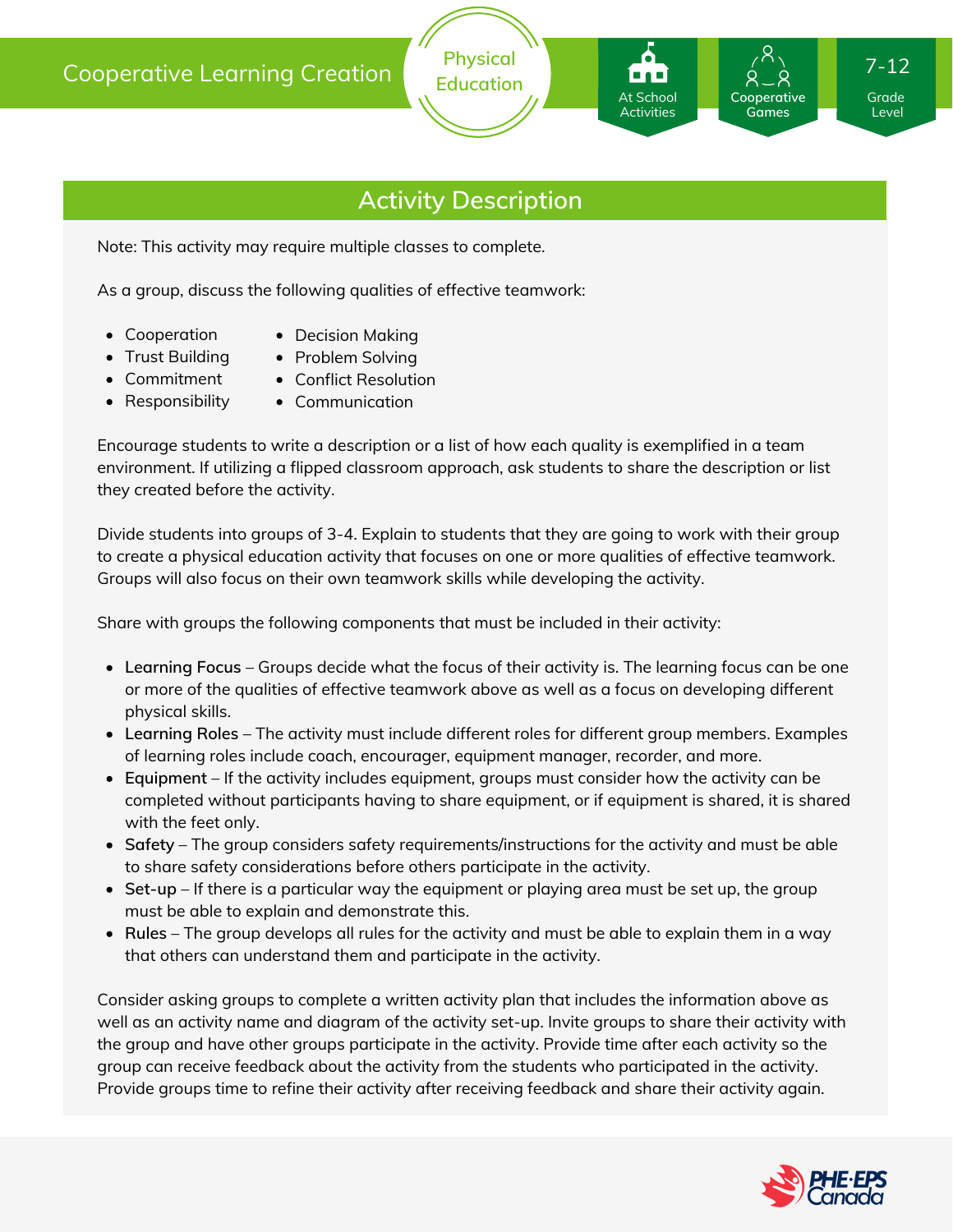#### Cooperative Learning Creation

**Develop cognitive skills and strategies for a variety of movement contexts that facilitate critical thinking, decision making, and problem solving.**

**Develop psychomotor skills, tactics, and strategies that facilitate a variety of physical activities across diverse**

**Develop affective skills and strategies that facilitate healthy and safe relationships with themselves, with others, and with their environment.**

**Practice behaviour skills and strategies that facilitate movement competence**

**Physical Education**

**Competencies**

**THINK**

**MOVE**

**environments.**

**FEEL**

**ACT**

**and confidence.**

**Physical Education**

**Reflection Questions**

At School **Activities** 

Reflection is important to support learning during physical education. Consider asking students the reflection questions below and discuss the answers together.

- *What teamwork qualities did your group effectively utilize to develop the activity? Are there any qualities your group could continue to work on?*
- *How did the feedback support your group with enhancing your activity?*



## **Inclusion Considerations**

Modifications can be made to a variety of activity components to ensure inclusion. As you plan activities, consider how everyone can be involved and how to modify or adapt the activities to ensure the full inclusion of all. The STEP framework provides modifications to the following activity components space, task, equipment, and people.

| Space                                                             | Task                                                                                                        | Equipment                                                                                    | People                             |
|-------------------------------------------------------------------|-------------------------------------------------------------------------------------------------------------|----------------------------------------------------------------------------------------------|------------------------------------|
| Complete the activity in<br>a space with minimal<br>distractions. | Groups are assigned the<br>type of equipment and<br>teamwork skill they<br>must develop an activity<br>for. | Students use the<br>required equipment for<br>them to complete the<br>activity successfully. | Complete the activity in<br>pairs. |





# 7-12

**Cooperative Games**

Grade Level